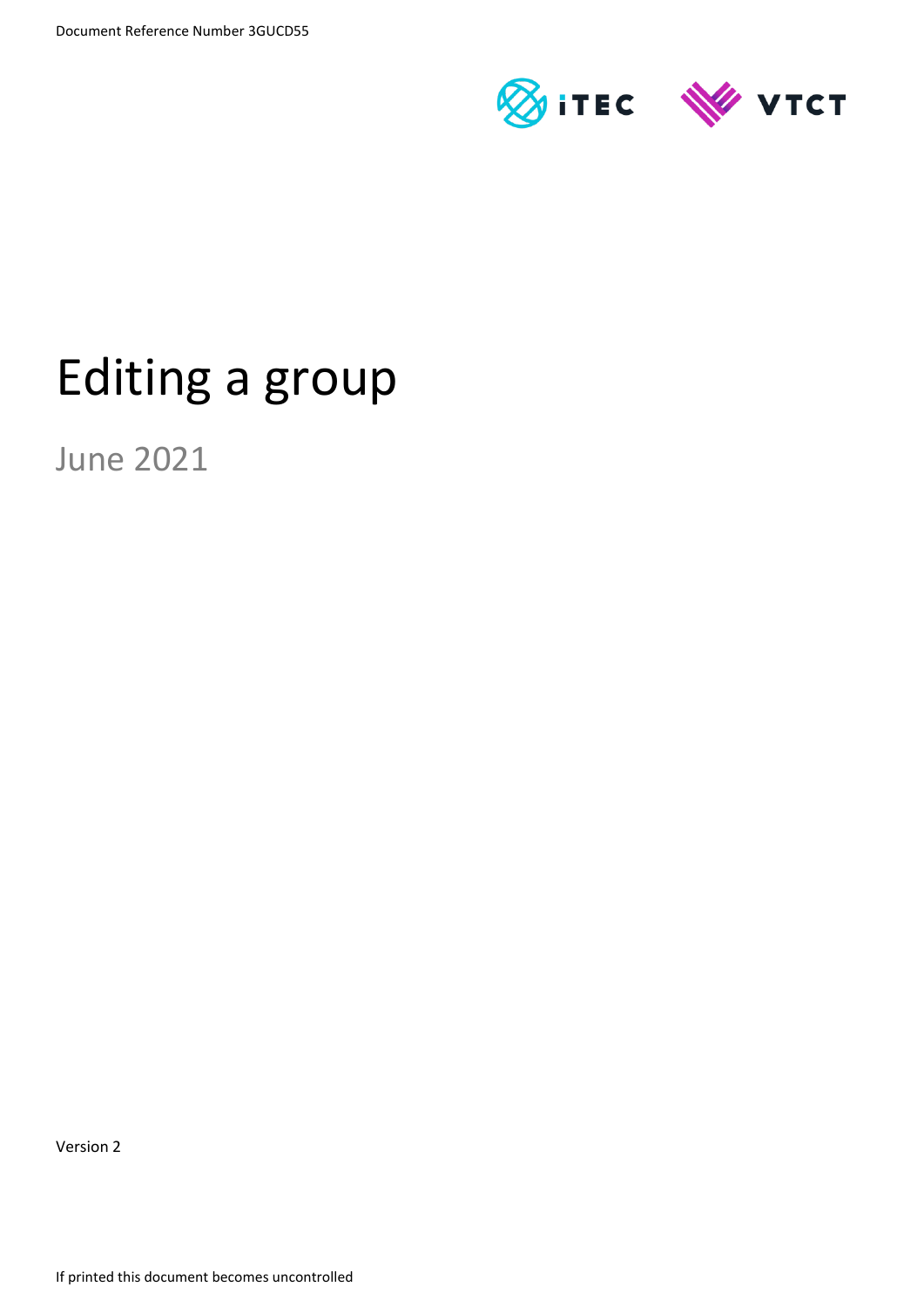

**Contents**

| Laiting a group<br>. . |
|------------------------|
|                        |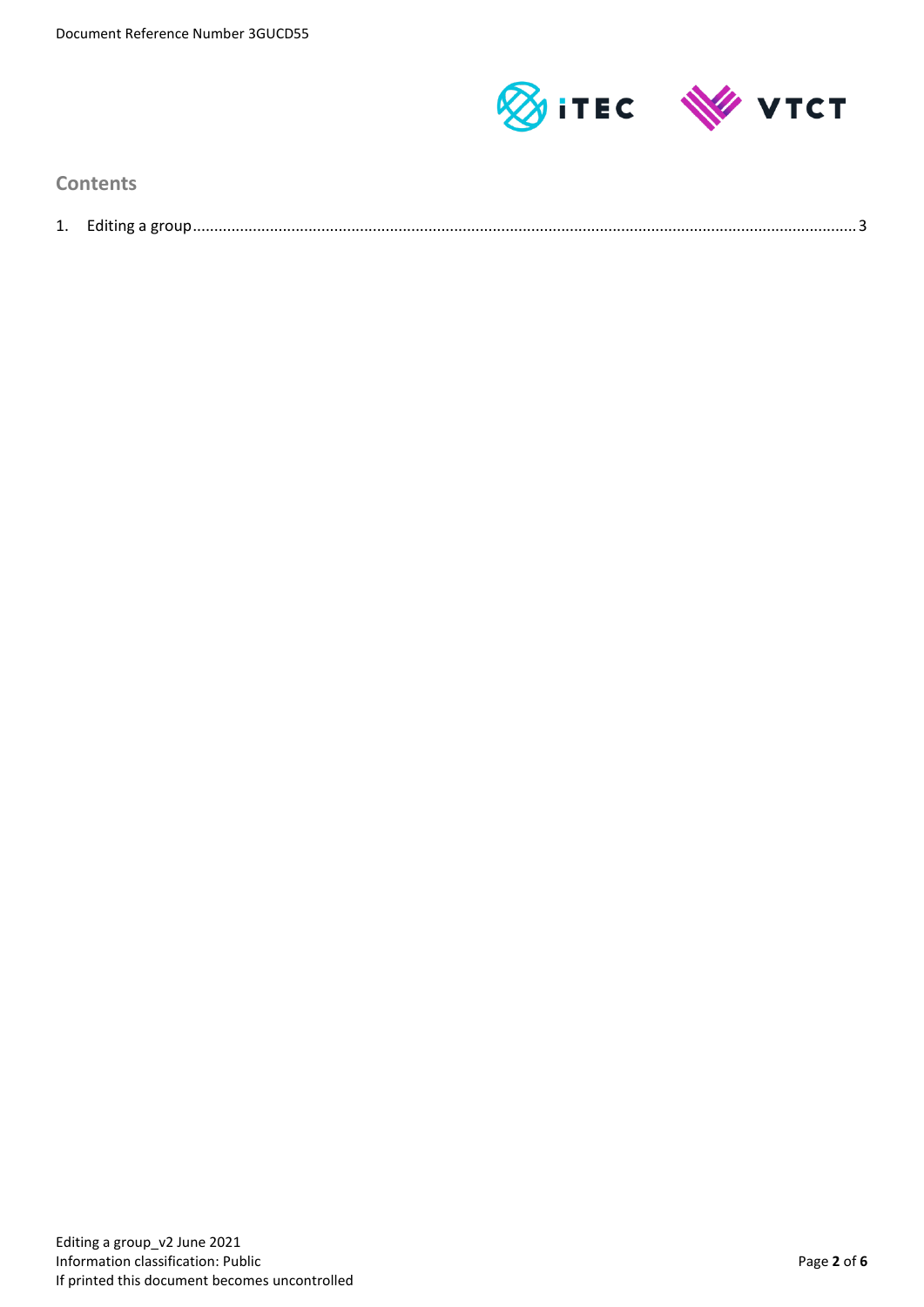

# **1. Editing a group**

### 1) Select Groups.



2) Select View to the right of the group you want to edit.

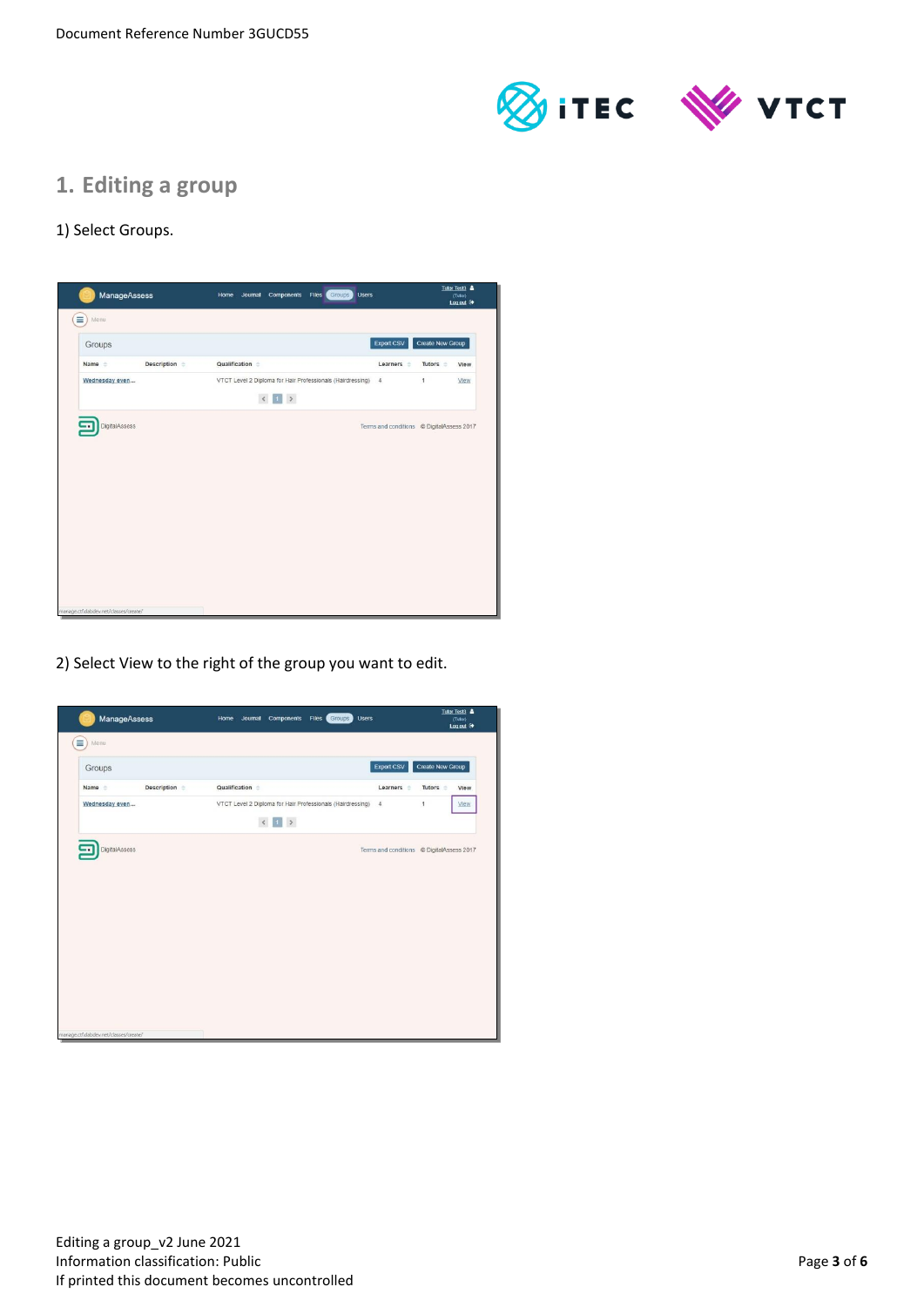

3) An overview of the group is displayed.

|                                                            |                   |               | Journal     |         | Components Files Groups | <b>Users</b>     | (Tutor)<br>Log out <sup>[*</sup> |
|------------------------------------------------------------|-------------------|---------------|-------------|---------|-------------------------|------------------|----------------------------------|
| Ξ<br>Menu                                                  |                   |               |             |         |                         |                  |                                  |
| Wednesday evening group                                    |                   |               |             |         |                         |                  | <b>Edit Group</b>                |
| Description                                                |                   |               |             |         |                         |                  |                                  |
| Qualification                                              |                   |               |             |         |                         |                  |                                  |
| VTCT Level 2 Diploma for Hair Professionals (Hairdressing) |                   |               |             |         |                         |                  |                                  |
| Learners Info                                              |                   | <b>Tutors</b> |             |         |                         |                  |                                  |
| 4 Learners                                                 |                   |               | Tutor Test3 |         |                         |                  |                                  |
| Group Journal                                              |                   |               |             |         |                         |                  |                                  |
| ag post                                                    |                   |               |             |         |                         |                  |                                  |
| Fil Test post Nov 2017                                     |                   |               |             |         |                         |                  |                                  |
| more posts                                                 |                   |               |             |         |                         |                  |                                  |
| Learners                                                   |                   |               |             |         |                         |                  |                                  |
| Select All / None<br>同                                     | <b>Export CSV</b> |               |             |         |                         |                  |                                  |
| Name                                                       | Username          | Open          | Complete    | Marked  | Awarded                 | Quota            | View                             |
| Learner Test4                                              | learnertest4      | 8             | $\alpha$    | $\circ$ | $\circ$                 | 2.88mb (1% used) | View as user                     |

4) You can view which learners are assigned to the group and export the list as a CSV file.

| ManageAssess                 |              | Home           | Journal      | Components   | Files<br>Groups | <b>Users</b>     | Tutor Test3 &<br>(Tutor)<br>Log out <sup>(*)</sup> |
|------------------------------|--------------|----------------|--------------|--------------|-----------------|------------------|----------------------------------------------------|
| 4 Learners<br>Ξ              |              |                | Tutor Test3  |              |                 |                  |                                                    |
| Group Journal                |              |                |              |              |                 |                  |                                                    |
| $\Box$ tag post              |              |                |              |              |                 |                  |                                                    |
| Test post Nov 2017           |              |                |              |              |                 |                  |                                                    |
| more posts                   |              |                |              |              |                 |                  |                                                    |
| Learners                     |              |                |              |              |                 |                  |                                                    |
| Select All / None Export CSV |              |                |              |              |                 |                  |                                                    |
| Name                         | Username     | Open           | Complete     | Marked       | Awarded         | Quota            | View                                               |
| Learner Test4                | learnertest4 | 8              | $\circ$      | $\circ$      | $\circ$         | 2.88mb (1% used) | View as user                                       |
| Learner Test3                | learnertest3 | $\overline{7}$ | $\mathbf{1}$ | $\circ$      | $\theta$        | 1.97mb (1% used) | View as user                                       |
| Learner Test2                | learnertest2 | 8              | $\circ$      | $\circ$      | $\circ$         | 1.97mb (1% used) | View as user                                       |
| Learner Test1                | learnertest1 | 6              | $\circ$      | $\mathbf{1}$ | $\circ$         | 1.97mb (1% used) | View as user                                       |
| <b>Remove Selected</b>       |              |                |              |              |                 |                  |                                                    |
|                              |              |                |              |              |                 |                  | Remove Group                                       |
| <b>DigitalAssess</b>         |              |                |              |              |                 |                  | Terms and conditions © DigitalAssess 2017          |
|                              |              |                |              |              |                 |                  |                                                    |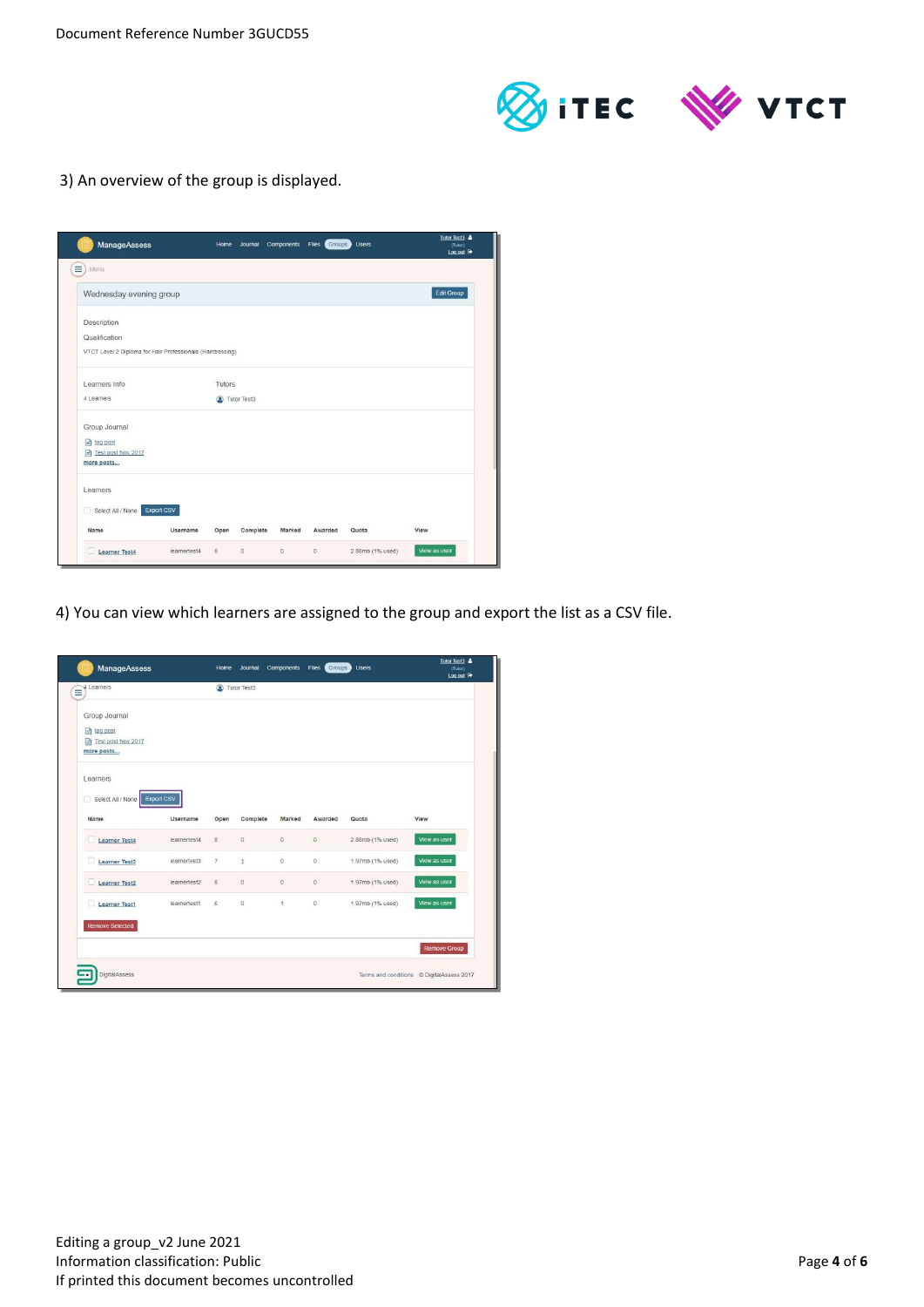

5) To edit the group, select Edit Group.

| <b>ManageAssess</b>                                        |                   | Home   | Journal     | Components Files (Groups) |         | <b>Users</b>     | Tutor Test3 &<br>(Tutor)<br>Log out <sup>[*</sup> |
|------------------------------------------------------------|-------------------|--------|-------------|---------------------------|---------|------------------|---------------------------------------------------|
| Ξ<br>Menu                                                  |                   |        |             |                           |         |                  |                                                   |
| Wednesday evening group                                    |                   |        |             |                           |         |                  | <b>Edit Group</b>                                 |
| Description                                                |                   |        |             |                           |         |                  |                                                   |
| Qualification                                              |                   |        |             |                           |         |                  |                                                   |
| VTCT Level 2 Diploma for Hair Professionals (Hairdressing) |                   |        |             |                           |         |                  |                                                   |
| Learners Info                                              |                   | Tutors |             |                           |         |                  |                                                   |
| 4 Learners                                                 |                   |        | Tutor Test3 |                           |         |                  |                                                   |
| Group Journal                                              |                   |        |             |                           |         |                  |                                                   |
| ag post                                                    |                   |        |             |                           |         |                  |                                                   |
| Fil Test post Nov 2017                                     |                   |        |             |                           |         |                  |                                                   |
| more posts                                                 |                   |        |             |                           |         |                  |                                                   |
| Learners                                                   |                   |        |             |                           |         |                  |                                                   |
| Select All / None                                          | <b>Export CSV</b> |        |             |                           |         |                  |                                                   |
| Name                                                       | Username          | Open   | Complete    | Marked                    | Awarded | Quota            | View                                              |
| Learner Test4                                              | learnertest4      | 8      | $\alpha$    | $\theta$                  | $\circ$ | 2.88mb (1% used) | View as user                                      |
| manage.ctf.dabdev.net/classes//edit/                       |                   |        |             |                           |         |                  |                                                   |

- 6) You can edit the highlighted sections.
- 7) Select Save when you have finished editing.

| Ξ<br>Menu                                                                                                                                                                                      |             |                               |        |                                    |        |
|------------------------------------------------------------------------------------------------------------------------------------------------------------------------------------------------|-------------|-------------------------------|--------|------------------------------------|--------|
| Edit Group                                                                                                                                                                                     |             |                               |        |                                    |        |
| Name                                                                                                                                                                                           |             |                               |        |                                    |        |
| Wednesday evening group                                                                                                                                                                        |             |                               |        |                                    |        |
| Qualification                                                                                                                                                                                  |             |                               |        |                                    |        |
| VTCT Level 2 Diploma for H ≑                                                                                                                                                                   |             |                               |        |                                    |        |
|                                                                                                                                                                                                |             |                               |        |                                    |        |
| Qualifications cannot be changed once assigned.<br>Note: assigning this Group to a qualification will only assign the users to mandatory units. You can assign users to optional units via the |             |                               |        |                                    |        |
| qualifications page<br>Description                                                                                                                                                             |             |                               |        |                                    |        |
| Description                                                                                                                                                                                    |             |                               |        |                                    |        |
| Learners                                                                                                                                                                                       |             |                               |        |                                    |        |
| Start typing name                                                                                                                                                                              |             |                               |        |                                    |        |
| Learner Test4<br>д<br>learnertest4                                                                                                                                                             | Remove<br>Δ | Learner Test3<br>learnertest3 | Remove | ρ<br>Learner Test2<br>learnertest2 | Remove |

For help and support:

- E: [customersupport@vtct.org.uk](mailto:customersupport@vtct.org.uk) / T: +44 (0) 2380 684500
- [ManageAssess support page](http://www.vtct.org.uk/existing-centres/resources/manageassess/)